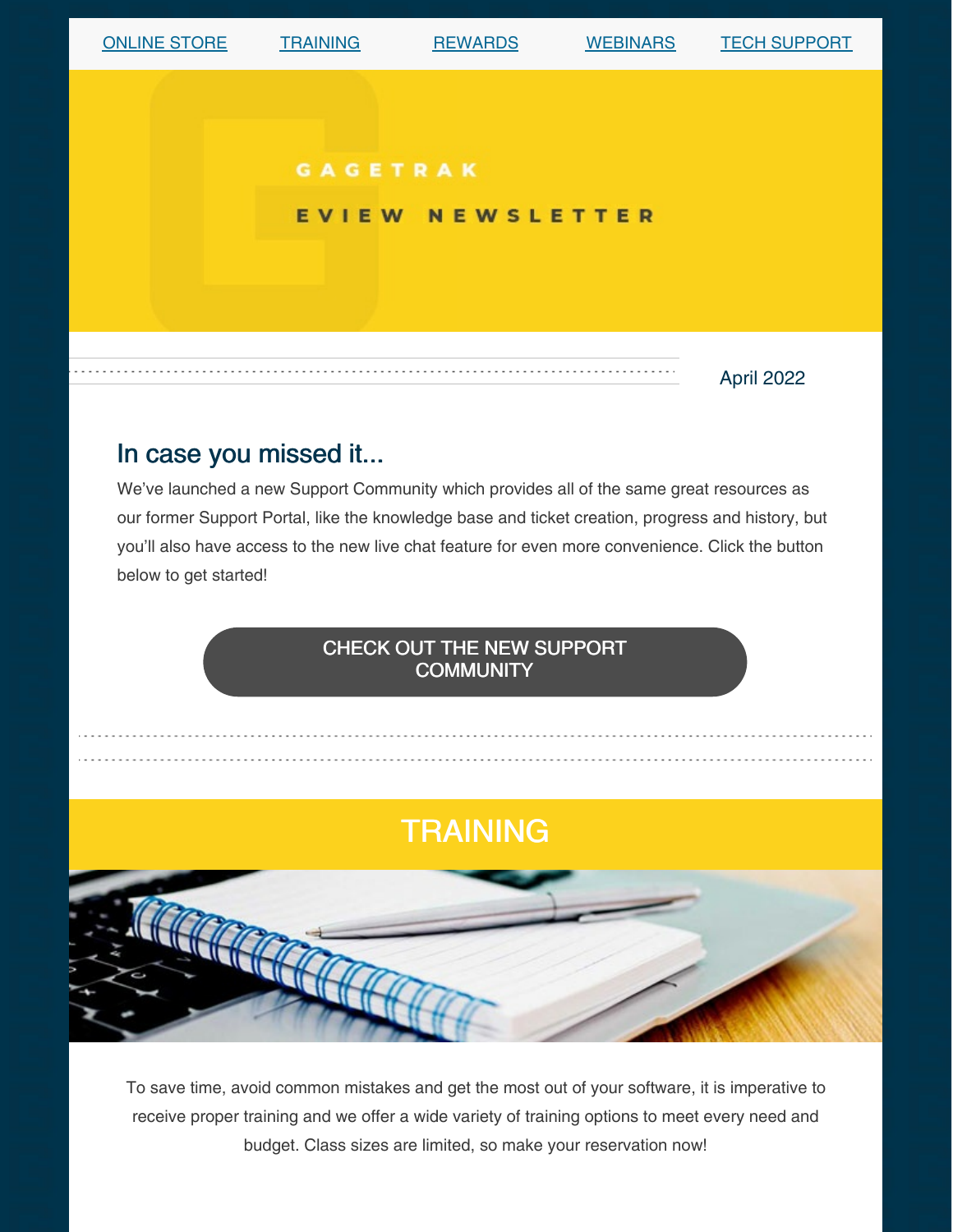## GAGEtrak 7 Web Training

for anyone who uses GAGEtrak 7

#### May Suite

Session 1: May 4 Session 2: May 5 Session 3: May 11 Session 4: May 12

## GAGEtrak 7 Regional Training

for anyone who uses GAGEtrak 7

#### Phoenix, AZ - April 28-29

Training to You: 2200 North Central Avenue, Suite 400, [Phoenix,](https://g.page/training-to-you?share) AZ 85004

To find nearby hotels, click the address link above, click Nearby and then click Hotels.

### GAGEtrak Lite Web Training

for anyone who uses GAGEtrak Lite

#### May Suite

Session 1: May 6 Session 2: May 13

#### FULL TRAINING [SCHEDULE,](https://gagetrak.com/training-schedule/) INFO AND PRICING

To register for any of these trainings or for info about our custom training options, please contact our Training Specialist at 1-800-777-7020 ext. 134 or [training@cybermetrics.com](mailto:training@cybermetrics.com).

## FREE WEBINARS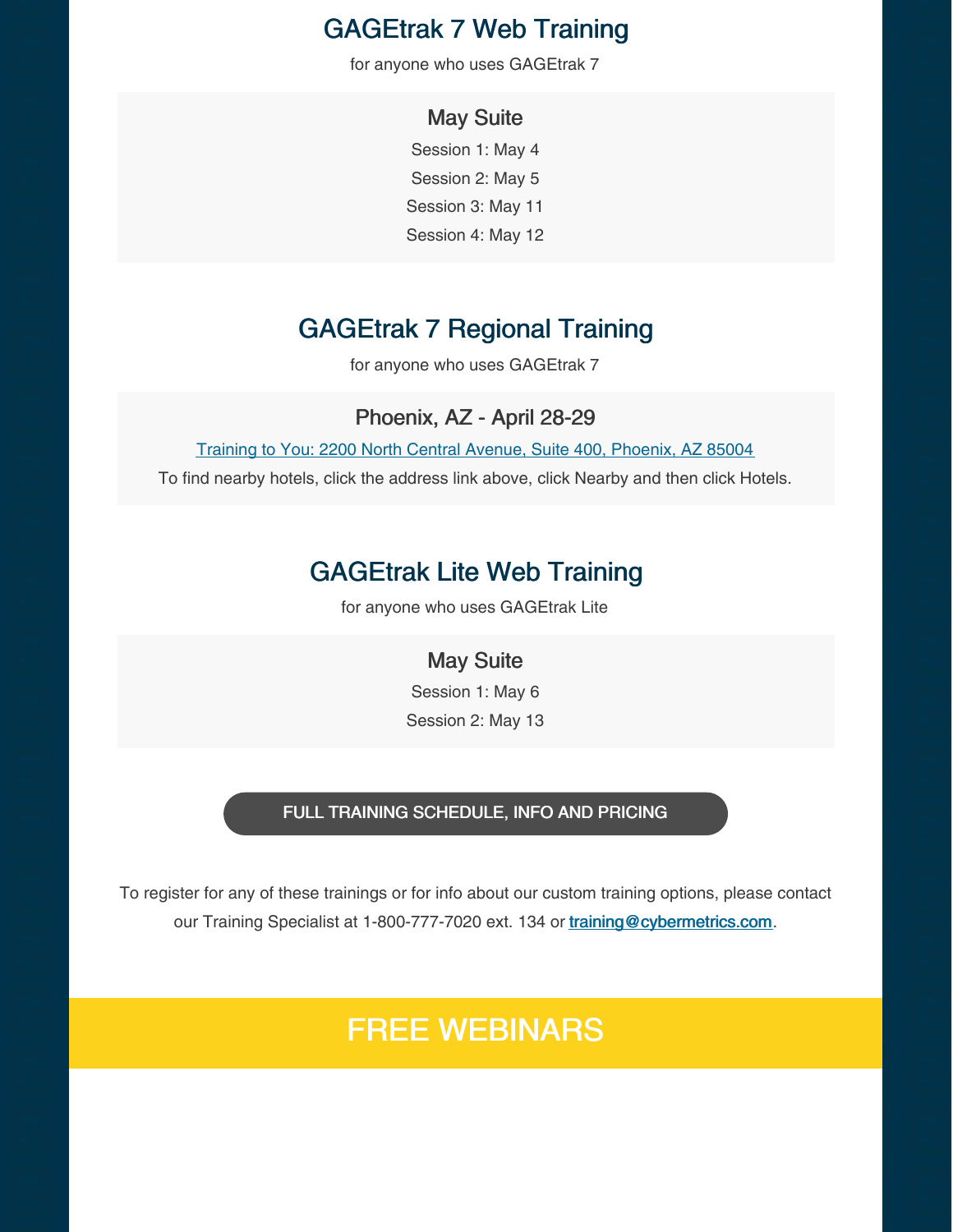

Please join us for these free educational calibration management webinars to learn how to improve efficiency, increase measurement reliability and assure compliance with industry quality standards and regulations.

Sorting & Reporting April 7 - [Register](https://attendee.gotowebinar.com/register/7010957150675132427) Now Get a Handle on Service Requests April 21 - [Register](https://attendee.gotowebinar.com/register/1183847889159994895) Now

Using the Wrong Tool Will Cost You May 5 - [Register](https://attendee.gotowebinar.com/register/8132860333831064588) Now

Can't seem to find your gages? May 19 - [Register](https://attendee.gotowebinar.com/register/7325371297811016206) Now

FULL WEBINAR [SCHEDULE](https://gagetrak.com/webinars/) AND INFO

# TECH TIP

Numbering Schemes and Sorting Guidelines

All Gage ID, Test Point ID and other ID fields in GAGEtrak must contain unique values and because GAGEtrak sorts text fields like these alphabetically, it's essential to understand how unique identifiers (such as numbers) can be used in these fields and how they affect the sort order of your records.

#### The basic types of characters:

Letters: Letters A-Z are of course sorted as such; Roman alphabet letters are arranged according to their order in the English alphabet.

Symbols: Symbols are characters generally reserved for programming and should not be used